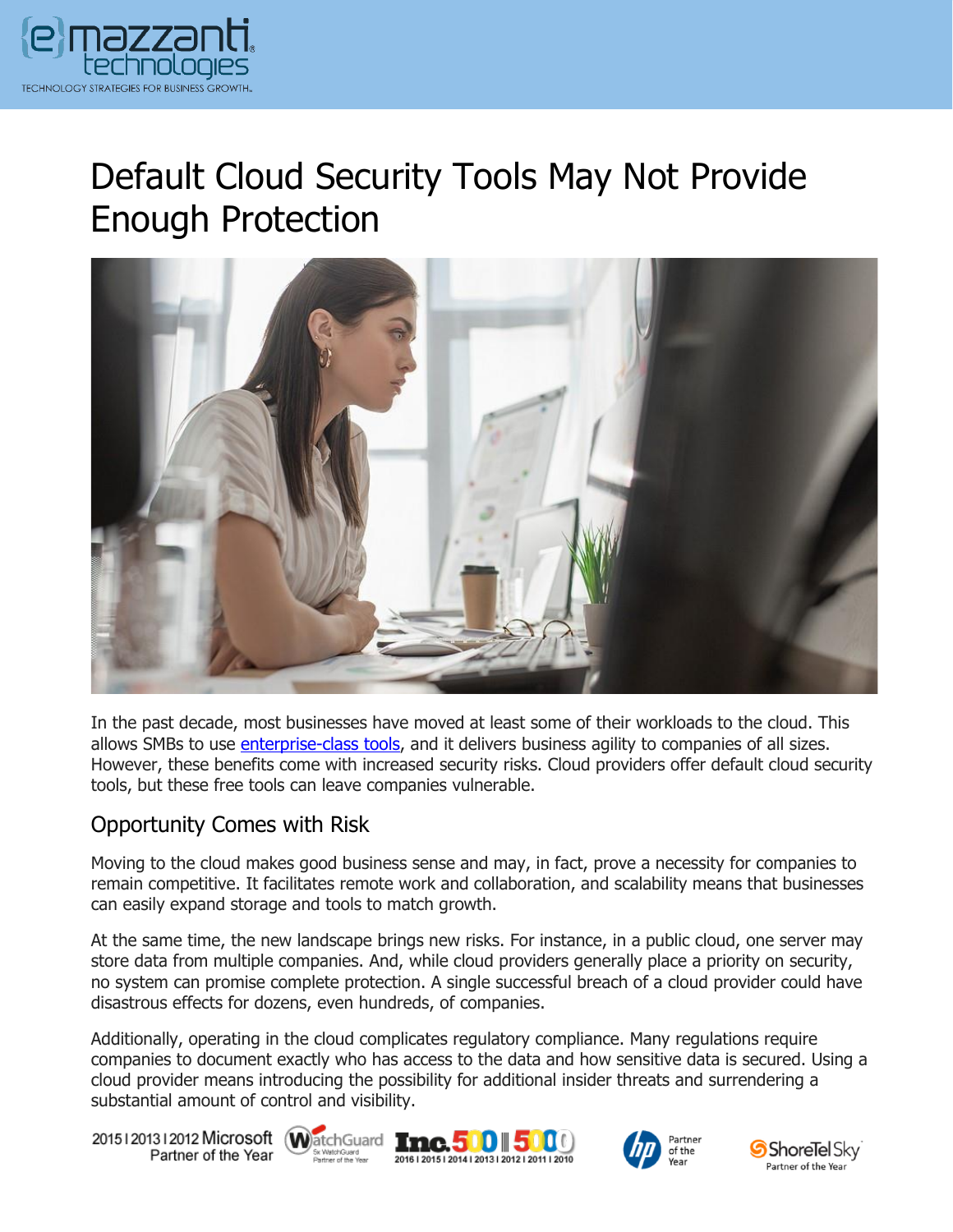

# Default Cloud Security Tools Leave Businesses Vulnerable

To help customers keep data secure, cloud providers offer built-in security tools, often for free. While these default tools may satisfy [compliance checkboxes,](https://www.emazzanti.net/compliance-checkbox-cybersecurity/) they can give organizations a false sense of security. All too often, customers misconfigure the security controls, leaving data vulnerable. And in many cases, the default tools provide inadequate protection.

For instance, Microsoft Windows Defender provides antivirus protection. It does a decent job at delivering the basics, such as detecting malware. But it falls far short of the competition in blocking phishing sites, and it does not offer additional tools like dark web monitoring or a password manager.

Whether or not the default security tools will suffice depends somewhat on the organization's environment. For example, a business that needs to secure data in multiple clouds will benefit from third-party security tools. Default security tools from one vendor typically do not work effectively with offerings from another vendor.

Likewise, businesses that use the cloud to process or store highly sensitive workloads and data need superior security strategies.

# Choosing Effective Security Solutions

When determining the right cloud security strategy, organizations should look for several key features, including:

• Encryption – The cloud provider and the customer share responsibility for encrypting data in transit and at rest. Ensure full encryption at the file level using the appropriate type of [encryption method](https://messagingarchitects.com/advancements-in-data-encryption/) for the security challenges involved.